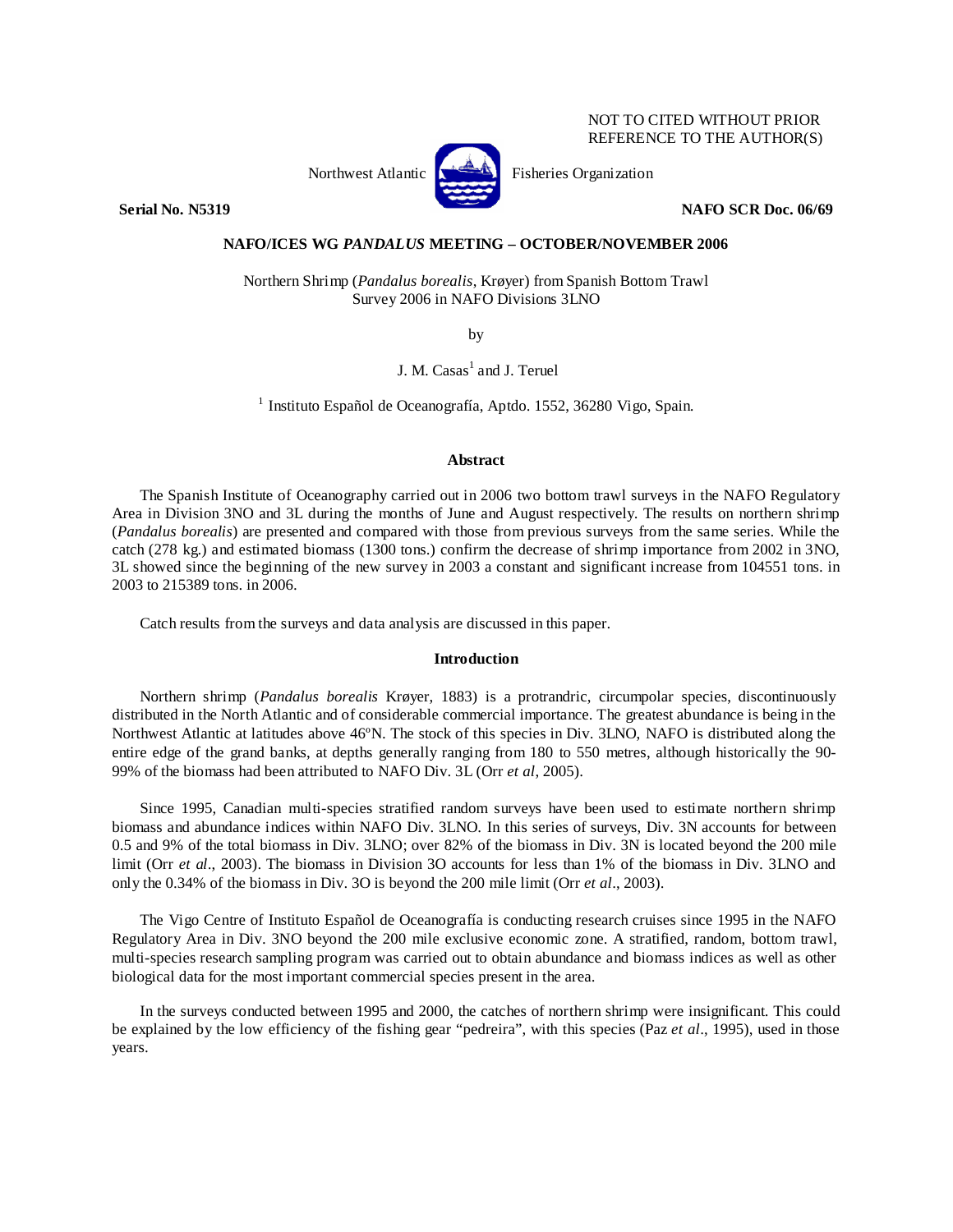Since 2001, the survey was carried out on board R/V "*Vizconde de Eza*" using a Campelen 1800 net (Walsh *et al*., 2001). Despite the improvements incorporated with the new vessel and the use of a Campelen 1800 net, which is highly efficient for this species (Vazquez, 2002), total catches in 2001 were poor, i.e., 28.8 kg.

From 2002 year a significant increase of the catches of northern shrimp was noted in 3NO Division with catches bigger than 300 kg.

Also, since 2003 a new research survey was conducted in Division 3L as an extension of the survey carried out in 3NO. The estimated biomass in 3L Division always was very superior to that estimated in 3NO.

This work presents data on the geographical distribution in the NAFO Regulatory Area (Div. 3LNO), on biomass, length frequencies, age structure and mean weight by length-class of catches of northern shrimp on Spanish bottom trawl surveys 2006.

#### **Materials and Methods**

The 2006 Spanish bottom trawl surveys were carried out from the  $7<sup>th</sup>$  to  $27<sup>th</sup>$  of June in 3NO and from  $1<sup>st</sup>$  to  $20<sup>th</sup>$ of August in 3L, following set guidelines previously established for the series of I.E.O. research surveys (Walsh *et al.*, 2001). These surveys took place in Div. 3NO and 3L, with a total of 120 and 100 valid hauls respectively ranging depths between 40 and 1400 m approximately.

Shrimp samples of approximately 1.5 kg were taken to determine length frequencies in hauls where the amount and good condition of the specimens caught permitted to sample them.

Males and females were separated with reference to the endopodite of the first pleopod (Rasmussen, 1953). Following this criterion, individuals that were in the middle of a sex change were considered as females. The females were differentiated into mature and immature, following the sternal spines criteria (McCray, 1971). Ovigerous females were considered as an independent group not included within the mature females.

Individuals were measured onboard by noting the distance from the base of the eye to the posterior mid dorsal point of the carapace -OCL- (Shumway *et al*., 1985). Such measurements were made to the lower half millimetre using electronic callipers.

Furthermore, in 2006 survey some samples were frozen onboard to determine the length-weight relationship in the laboratory. 2803 and 5256 individuals were selected in 3NO and 3L Divisions respectively, dried and weighed with a precision of 0.1g to calculate the length-weight relationship in each Division.

#### **Results and Discussion**

The Table 1 shows the catches, biomass and standard errors estimated by swept area method of northern shrimp from the multi-species surveys, carried out by IEO Vigo from 1995-2006 in the NAFO Div. 3NO and from 2003-2006 in Division 3L. In the summer of 2005 the research survey could not be carried out in Division 3L. From the year 2002 an abrupt increase with respect to earlier years occurred in 3NO Division, both in terms of catch and biomass (Diaz *et al*., 2002). These initial data were considered with caution due to the fact that, until 2001, the "Pedreira" gear used as a sampler (Paz *et al*., 1995) was not efficient for catching shrimp. However, although in 2001, the gear "type Pedreira" was changed for a new type "Campelen 1800" (Walsh *et al*., 2001) with high efficiency for catching this species (Vazquez, 2002), the catches and biomass estimated stayed at low levels.

After 2002 year, the increase in northern shrimp catch in 3NO was confirmed, in terms of the period 1995-2001 although in the last two years both the catches and estimated biomasses of shrimp show a decreasing trend with levels in 2006 around 1300 t. (Fig. 1).

Unlike 3NO, the estimated biomass in Division 3L since the beginning of the new survey in 2003 showed a constant and significant increase from 104551 t. in 2003 to 215389 in 2006.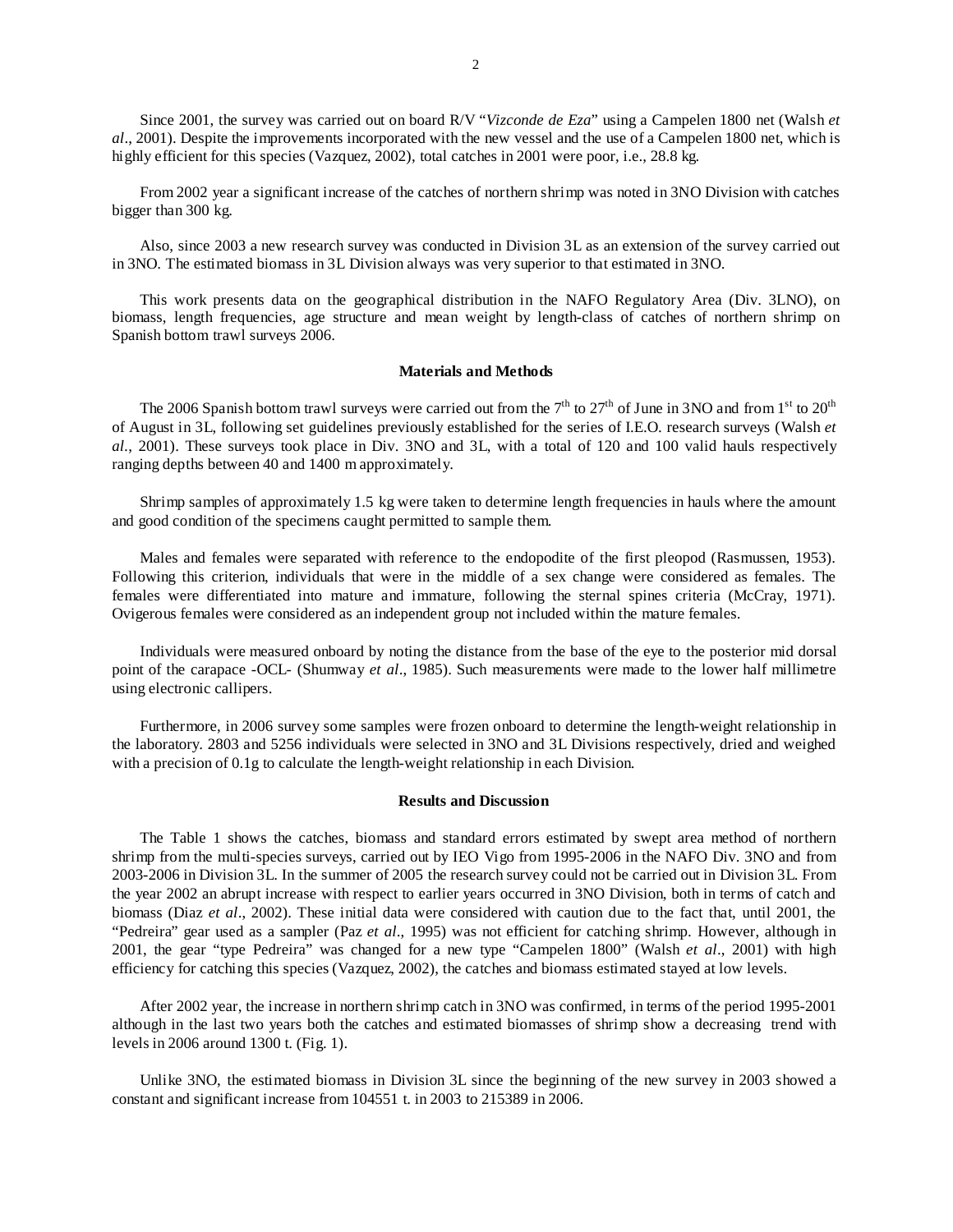The distribution of northern shrimp catches in the Spanish trawl survey 2006 is shown in Fig. 2. The main catches were located at medium depths (184-366 m.) in Div. 3L. The residual catches in 3NO were mainly located to the Northeast of Div. 3N, in latitudes higher than 45ºN.

Table 2 and 3 show the shrimp biomass by depth strata from 1995 to 2006 surveys in Divisions 3NO and from 2003 to 2006 in 3L. From 2003 the bulk of estimated biomass (>90%) were allocated at depths between 150-300 ft. (270-550 m.). Although it is considered that the shrimp in Div. 3LNO is distributed along the entire edge of the grand banks, at depths generally ranging from 100 to 300 fathoms (180-550 m.), the depth of the bulk of biomass present differences in 3L and 3NO Divisions. In 3L Division practically the total of the catches (>95%) were produced in depths between 150 ft. and 200 ft. while in 3NO Division the catches increased from depths between 100 and 200 ft. during the years 2001-2003 (around 90%) to depths between 200 and 300 ft. in the three last years.

The length distribution by sex estimated in the 3NO and 3L are presented in table 4 and figure 3. Although the range of their length distributions and main modes around 19.5 mm. and 24 mm. for males and females respectively did not show important differences in the two Divisions, the youngest males (10-15 mm.) were in percentage terms more important in 3NO. Also the sex ratio was very different in both Divisions, showing values next to 50% in 3NO while in 3L the importance of males was very superior (71%).

The MIX modal size analysis programme was used with the length distribution by sex estimated in 3L. From the cited analysis the males presented three modes at 15.7 18.9 and 21 mm. corresponding with ages 2, 3 and 4 respectively. The sex change occurs at age 4 and the females showed a bimodal distribution with a weak mode at 19.2 mm (age 3) and a strong mode at 24 mm. This mode includes several age groups but the age 5 with lengths around 24 mm. stands out from the rest.

The Table 5 shows the length-weight relationship estimated in 2006 surveys by sex and maturity stage as well the parameters of the relationship, number of specimens sampled and determination coefficient  $R^2$ .

### **References**

- Díaz, P., Patrocinio,T. and Paz, X.2002. Increased Catches of Northern Shrimp (*Pandalus borealis*, Krøyer) in a 2002 Spanish Bottom Trawl Survey in NAFO Division 3N. NAFO SCR Doc.02/143.Serial No.N4772. 11p.
- McRay, J.A. 1971. Sternal spines as a characteristic for differentiating between females of some Pandalidae. J. Fish. Res. Bd. Can., 28: 98-100.
- Orr, D.C., P. Veitch and D. Sullivan. 2003. An Update of Information Pertaining to Northern Shrimp (*Pandalus borealis*, Krøyer) and Groundfish in NAFO Divisions 3LNO. NAFO SCR Doc03/82., Serial No. N4924.51 pp.
- Orr, D.C., P.J. Veitch and D.J. Sullivan. 2005. Divisions 3LNO Northern shri mp *(Pandalus boreali*s) Interim Monitoring Update. NAFO SCR Doc. 05/68., Serial No. N5160 13pp.
- Paz, J., J.M. Casas, and G. Perez –Gandaras.1993. The feeding of cod (Gadus morhua.L) on Flemish Cap,1989- 90.NAFO *Sci.Coun. Studies*, 19:41-50.
- Rasmussen, B. 1953 On the geographical variation in growth and sexual development of the Deep Sea Prawn (*Pandalus borealis*, Kr.) . Norweg. Fish. And Mar. invest. Rep., 10 (3):1-160.
- Shumway,S.E., H.C. Perkins, D.F. Schick and A.P. Stikney-1985. Synopsis of biological data on the Pink Shrimp (*Pandalus borealis*, Krøyer,1838).NOAA Techn. Rep. NMFS 30,57 p.
- Vázquez, A. 2002. Catchability comparison between Lofoten and Campelen gears. NAFO SCR. Doc. 02/74. Serial No. N4688. 7p.
- Walsh, S.J., Paz, X. and Durán, P. 2001. A preliminary investigation of the efficiency of Canadian and Spanish survey bottom trawls on the southern Grand Bank. NAFO SCR. Doc. 01/74. Serial No. N4453.18 p.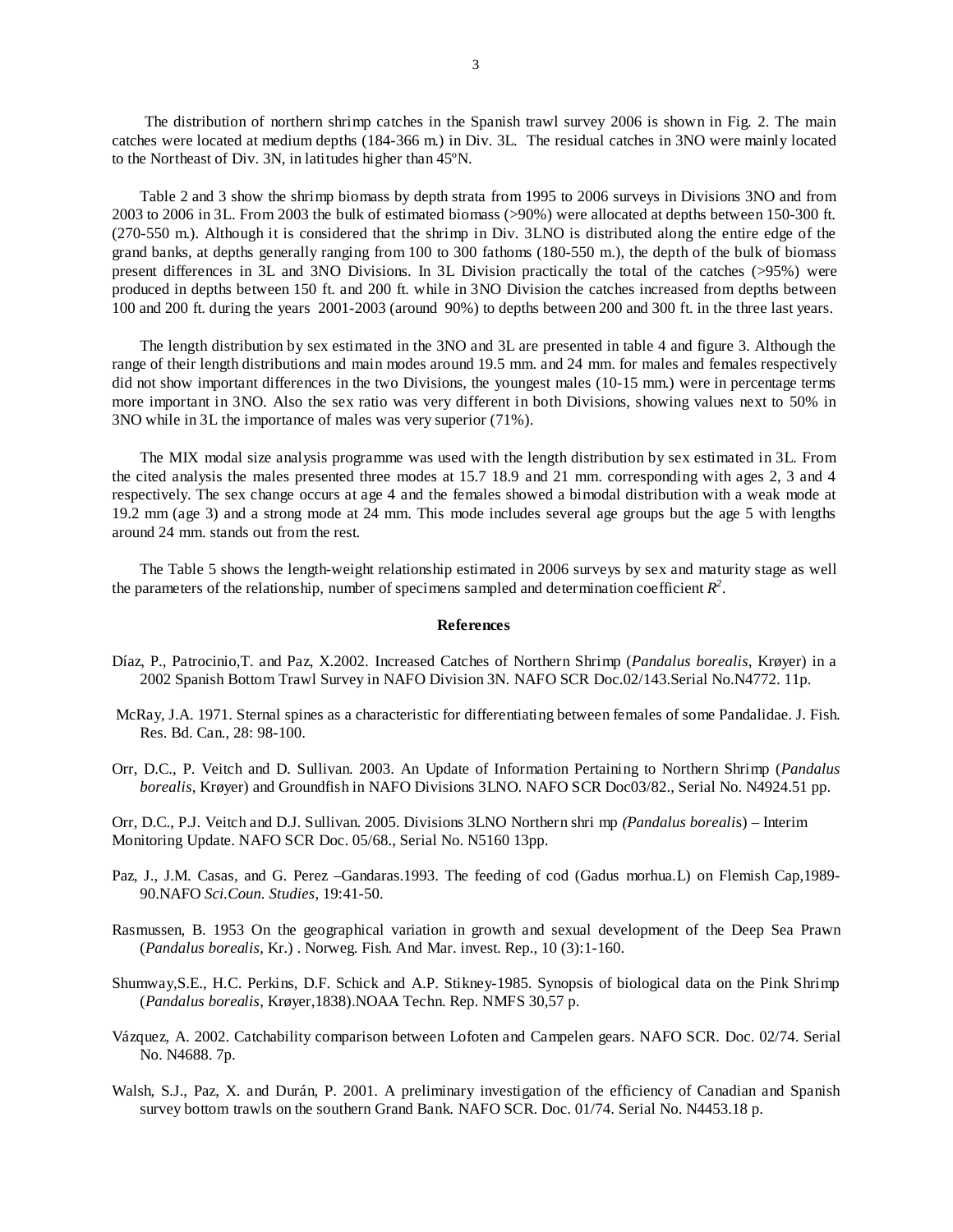|                   | 3NO            |           |                |  |  |  |  |
|-------------------|----------------|-----------|----------------|--|--|--|--|
| Year              | <b>Biomass</b> | Catch     |                |  |  |  |  |
|                   | tons           | Std. err. | (kg.)          |  |  |  |  |
| 1995 <sup>1</sup> | 14             | 13        | 5              |  |  |  |  |
| 1996 <sup>1</sup> | 18             | 17        | $\overline{2}$ |  |  |  |  |
| 1997 <sup>1</sup> | 1              | 1         | $\theta$       |  |  |  |  |
| 1998 <sup>1</sup> | 23             | 17        | 5              |  |  |  |  |
| 1999 <sup>1</sup> | 81             | 36        | 13             |  |  |  |  |
| 2000 <sup>1</sup> | 26             | 9         | 6              |  |  |  |  |
| $2001^2$          | 178            | 72        | 29             |  |  |  |  |
| $2002^2$          | 2043           | 814       | 408            |  |  |  |  |
| $2003^2$          | 1618           | 716       | 325            |  |  |  |  |
| $2004^2$          | 2654           | 1693      | 550            |  |  |  |  |
| $2005^2$          | 1627           | 590       | 368            |  |  |  |  |
| $2006^2$          | 1274           | 352       | 278            |  |  |  |  |

**Table 1**. Northern shrimp biomass estimated by swept area (tons.), standard error and catches (kg.) from Spanish bottom trawl survey in NAFO Div. 3NO, 1995-2006 and 3L 2003-2006.

|                   |                | 3L       |       |  |  |  |
|-------------------|----------------|----------|-------|--|--|--|
| Year              | <b>Biomass</b> | Catch    |       |  |  |  |
|                   | tons           | Std. err | (kg.) |  |  |  |
| 1995 <sup>1</sup> |                |          |       |  |  |  |
| 1996 <sup>1</sup> |                |          |       |  |  |  |
| 1997 <sup>1</sup> |                |          |       |  |  |  |
| 1998 <sup>1</sup> |                |          |       |  |  |  |
| 1999 <sup>1</sup> |                |          |       |  |  |  |
| 2000 <sup>1</sup> |                |          |       |  |  |  |
| $2001^2$          |                |          |       |  |  |  |
| $2002^2$          |                |          |       |  |  |  |
| $2003^2$          | 104551         | 37403    | 5836  |  |  |  |
| $2004^2$          | 159289         | 65867    | 5093  |  |  |  |
| 2005              | Not surveyed   |          |       |  |  |  |
| $2006^2$          | 215389         | 21161    | 17805 |  |  |  |

Pedreira codend 35 mm. mesh size. 2 Campelen codend 20 mm. mesh size.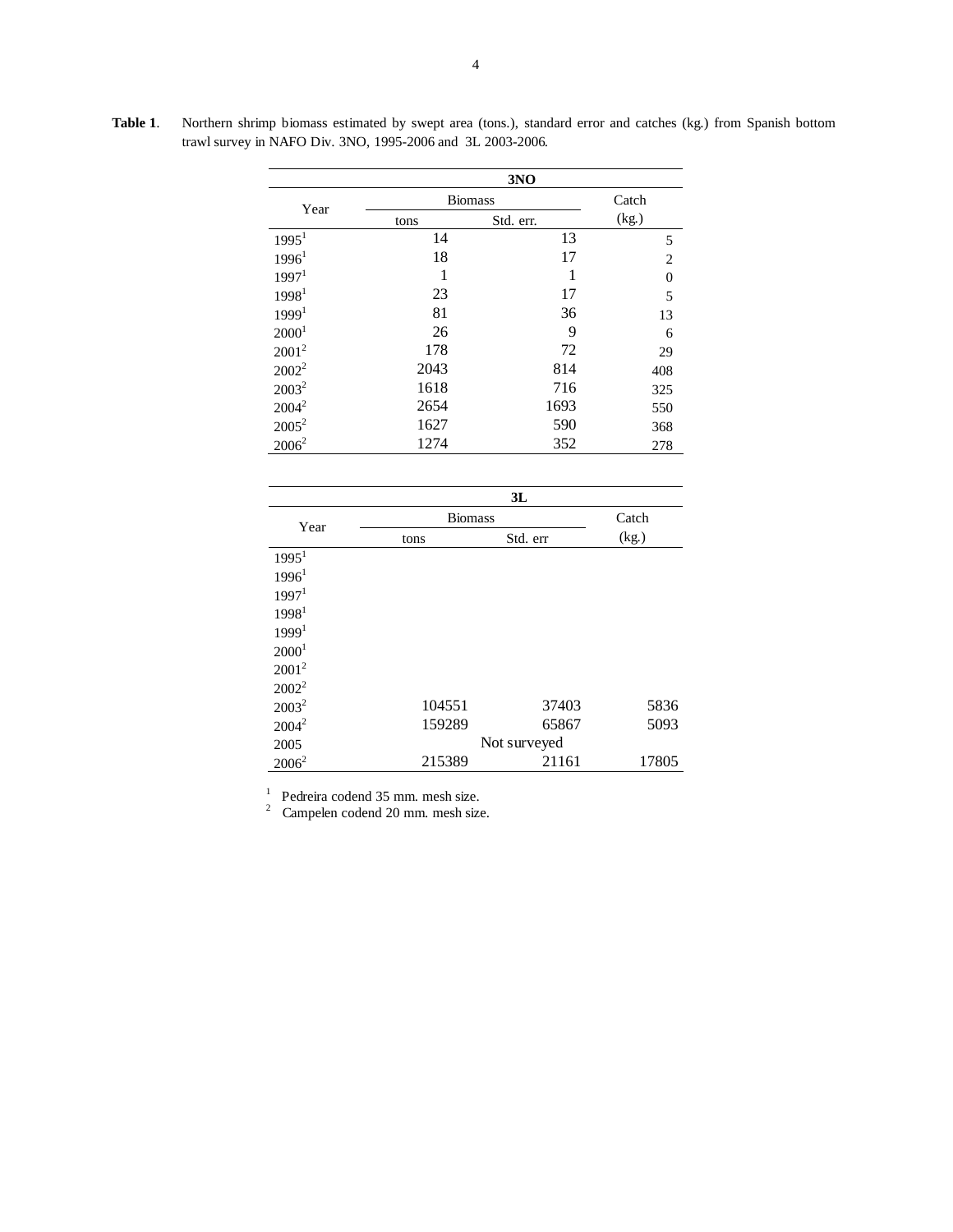|                      | Division 3NO               |                    |                  |                                      |              |                                      |                                      |                          |                  |                      |                                      |                        |                  |                  |
|----------------------|----------------------------|--------------------|------------------|--------------------------------------|--------------|--------------------------------------|--------------------------------------|--------------------------|------------------|----------------------|--------------------------------------|------------------------|------------------|------------------|
| Stratum              | Area<br>miles <sup>2</sup> | Depth range<br>ft. | 1995             | 1996                                 | 1997         | 1998                                 | 1999                                 | 2000                     | 2001             | 2002                 | 2003                                 | 2004                   | 2005             | 2006             |
| 375                  | 271                        | $0 - 30$           | $\boldsymbol{0}$ | $\boldsymbol{0}$                     |              | $\boldsymbol{0}$                     | $\boldsymbol{0}$                     | $\mathbf{0}$             | 3453             | $\mathbf{0}$         | 25                                   | $\boldsymbol{0}$       | $\mathbf 0$      | 1989             |
| 376                  | 1334                       | $0 - 30$           | $\boldsymbol{0}$ | $\boldsymbol{0}$                     |              | $\boldsymbol{0}$                     | $\boldsymbol{0}$                     | $\boldsymbol{0}$         | 1270             | $\boldsymbol{0}$     | $\boldsymbol{0}$                     | $\boldsymbol{0}$       | 341              | 4203             |
| 353                  | 269                        | $31 - 50$          | $\boldsymbol{0}$ | $\boldsymbol{0}$                     |              | $\boldsymbol{0}$                     | $\boldsymbol{0}$                     | $\boldsymbol{0}$         | 79               | $\boldsymbol{0}$     | 48                                   | $\boldsymbol{0}$       | $\boldsymbol{0}$ | $\boldsymbol{0}$ |
| 360                  | 2783                       | $31 - 50$          | $\boldsymbol{0}$ | $\boldsymbol{0}$                     |              | $\boldsymbol{0}$                     | $\boldsymbol{0}$                     | $\boldsymbol{0}$         | 26423            | 1457                 | 3470                                 | 24                     | $\boldsymbol{0}$ | $\boldsymbol{0}$ |
| 374                  | 214                        | $31 - 50$          | $\boldsymbol{0}$ | $\boldsymbol{0}$                     |              | $\boldsymbol{0}$                     | $\boldsymbol{0}$                     | $\boldsymbol{0}$         | 178              | $\boldsymbol{0}$     | $\boldsymbol{0}$                     | $\boldsymbol{0}$       | $\mathbf{0}$     | $\boldsymbol{0}$ |
| 354                  | 246                        | 51-100             | $\boldsymbol{0}$ | $\boldsymbol{0}$                     |              | $\boldsymbol{0}$                     | $\boldsymbol{0}$                     | $\boldsymbol{0}$         | 87612            | $\boldsymbol{0}$     | 292                                  | 6917                   | $\mathbf{0}$     | $\boldsymbol{0}$ |
| 359                  | 421                        | 51-100             | $\boldsymbol{0}$ | $\boldsymbol{0}$                     |              | $\boldsymbol{0}$                     | 1389                                 | $\mathbf{0}$             | 6348             | 847                  | 1309                                 | 43                     | 41               | $22\,$           |
| 377                  | 100                        | 51-100             | $\boldsymbol{0}$ | $\boldsymbol{0}$                     |              | $\boldsymbol{0}$                     | 208                                  | 44                       | $\boldsymbol{0}$ | 2020                 | 751                                  | 1471                   | 3742             | 3704             |
| 382                  | 343                        | 51-100             |                  | $\boldsymbol{0}$                     |              | $\boldsymbol{0}$                     | 213                                  | 206                      |                  | 112695               | 302                                  | 297                    | 825              | 944              |
| 355                  | 74                         | 101-150            |                  | $\boldsymbol{0}$                     |              | $\boldsymbol{0}$                     | $\boldsymbol{0}$                     | $\mathbf{0}$             | 15170            | 147                  | 7635                                 | 6146                   | 6183             | 9179             |
| 358                  | 225                        | 101-150            | $\boldsymbol{0}$ | $\boldsymbol{0}$                     |              | $\boldsymbol{0}$                     | 30129                                | $\boldsymbol{0}$         | 717              | 3261                 | 3900                                 | 10289                  | 32548            | 258              |
| 378                  | 139                        | 101-150            | $\boldsymbol{0}$ | $\boldsymbol{0}$                     |              | 8968                                 | 10998                                | 1196                     | 17004            | 680353               | 11429                                | 772                    | 3985             | 10066            |
| 381                  | 144                        | 101-150            |                  | $\boldsymbol{0}$                     |              | 63                                   | 11205                                | 122                      |                  | 84984                | 20648                                | 225280                 | 1486             | 75176            |
| 356                  | 47                         | 151-200            |                  | $\boldsymbol{0}$                     |              | $\boldsymbol{0}$                     | $\boldsymbol{0}$                     | $\boldsymbol{0}$         | 137              | $\boldsymbol{0}$     | 1337                                 | 12937                  | 8046             | 2683             |
| 357                  | 164                        | 151-200            | $\mathbf{0}$     | 18097                                |              | $\boldsymbol{0}$                     | $\boldsymbol{0}$                     | $\boldsymbol{0}$         | 606              | 16414                | 425145                               | 163606                 | 38796            | 114178           |
| 379                  | 106                        | 151-200            | $\boldsymbol{0}$ | $\boldsymbol{0}$                     | 720          | $\boldsymbol{0}$                     | 135                                  | $\boldsymbol{0}$         | 12511            | 70342                | 254080                               | 7709                   | 329867           | 116970           |
| 380                  | 96                         | 151-200            |                  | $\boldsymbol{0}$                     |              | 1024                                 | 9346                                 | 10240                    |                  | 1000960              | 698502                               | 258603                 | 120866           | 607392           |
| 721                  | 65                         | 201-300            |                  | $\boldsymbol{0}$                     |              | $\boldsymbol{0}$                     | $\boldsymbol{0}$                     | $\boldsymbol{0}$         | 2889             | 3282                 | 1112                                 | 852                    | 256              | 3054             |
| 723                  | 155                        | 201-300            |                  | $\boldsymbol{0}$                     |              | $\boldsymbol{0}$                     | 16872                                | $\boldsymbol{0}$         | $\boldsymbol{0}$ | 12667                | 92831                                | 44044                  | 3333             | 53799            |
| 725                  | 105                        | 201-300            | 14315            | $\boldsymbol{0}$                     |              | $\boldsymbol{0}$                     | $\boldsymbol{0}$                     | $\boldsymbol{0}$         | 271              | 527                  | 91803                                | 1814540                | 748369           | 206794           |
| 727                  | 96                         | 201-300            |                  | $\boldsymbol{0}$                     |              | 13213                                | $\boldsymbol{0}$                     | 11429                    |                  | 28660                | 2119                                 | 98477                  | 326841           | 62635            |
| 722                  | 84                         | 301-400            |                  | $\boldsymbol{0}$                     |              | $\boldsymbol{0}$                     | 37                                   | 734                      | 2890             | 60                   | 156                                  | $\boldsymbol{0}$       | 36               | $\boldsymbol{0}$ |
| 724                  | 124                        | 301-400            | $\boldsymbol{0}$ | $\boldsymbol{0}$                     |              | $\boldsymbol{0}$                     | $\mathbf{0}$                         | $\boldsymbol{0}$         | $\boldsymbol{0}$ | 55<br>$\overline{7}$ | 628                                  | 58                     | 165              | 53               |
| 726                  | 72                         | 301-400            | $\boldsymbol{0}$ | $\boldsymbol{0}$                     |              | $\boldsymbol{0}$                     | $\boldsymbol{0}$                     | $\mathbf{0}$             | $\mathbf{0}$     |                      | 54                                   | 2048                   | $\mathbf{0}$     | 406              |
| 728<br>752           | 78<br>131                  | 301-400<br>401-500 |                  | $\boldsymbol{0}$<br>$\boldsymbol{0}$ |              | $\boldsymbol{0}$<br>$\boldsymbol{0}$ | $\boldsymbol{0}$<br>$\boldsymbol{0}$ | 1671<br>$\boldsymbol{0}$ |                  | 7280<br>86           | $\boldsymbol{0}$<br>$\boldsymbol{0}$ | $\boldsymbol{0}$<br>49 | 86<br>222        | 135<br>58        |
| 756                  | 101                        | 401-500            |                  | $\boldsymbol{0}$                     |              | $\boldsymbol{0}$                     | $\boldsymbol{0}$                     | $\boldsymbol{0}$         | $\boldsymbol{0}$ | $\boldsymbol{0}$     | 46                                   | 42                     | 869              | $\bf 84$         |
| 760                  | 154                        | 401-500            |                  | $\boldsymbol{0}$                     |              | $\boldsymbol{0}$                     | $\boldsymbol{0}$                     | $\boldsymbol{0}$         | $\boldsymbol{0}$ | $\boldsymbol{0}$     | 283                                  | 49                     | $\boldsymbol{0}$ | $\boldsymbol{0}$ |
| 764                  | 100                        | 401-500            |                  | $\boldsymbol{0}$                     |              | $\boldsymbol{0}$                     | $\boldsymbol{0}$                     | $\mathbf{0}$             | 42               | $\boldsymbol{0}$     | $\boldsymbol{0}$                     | $\boldsymbol{0}$       | $\mathbf{0}$     | $\boldsymbol{0}$ |
| 753                  | 138                        | 501-600            |                  | $\boldsymbol{0}$                     |              | $\boldsymbol{0}$                     | $\boldsymbol{0}$                     | $\boldsymbol{0}$         |                  | $\boldsymbol{0}$     | $\boldsymbol{0}$                     | $\boldsymbol{0}$       | $\mathbf{0}$     | 166              |
| 757                  | 102                        | 501-600            |                  | $\boldsymbol{0}$                     |              | $\boldsymbol{0}$                     | $\boldsymbol{0}$                     | $\boldsymbol{0}$         |                  | 204                  | $\boldsymbol{0}$                     | $\boldsymbol{0}$       | 27               | $\boldsymbol{0}$ |
| 761                  | 171                        | 501-600            |                  | $\boldsymbol{0}$                     |              | $\boldsymbol{0}$                     | $\boldsymbol{0}$                     | $\boldsymbol{0}$         | $\boldsymbol{0}$ | $\boldsymbol{0}$     | $\boldsymbol{0}$                     | $\boldsymbol{0}$       | $\boldsymbol{0}$ | $\boldsymbol{0}$ |
| 765                  | 124                        | 501-600            |                  | $\boldsymbol{0}$                     |              | $\boldsymbol{0}$                     | $\boldsymbol{0}$                     | $\boldsymbol{0}$         | $\boldsymbol{0}$ | 37                   | $\boldsymbol{0}$                     | $\boldsymbol{0}$       | $\boldsymbol{0}$ | $\boldsymbol{0}$ |
| 754                  | 180                        | 601-700            |                  |                                      |              | $\boldsymbol{0}$                     | $\boldsymbol{0}$                     | $\boldsymbol{0}$         |                  | $\boldsymbol{0}$     | $\boldsymbol{0}$                     | $\boldsymbol{0}$       | $\mathbf{0}$     | $\boldsymbol{0}$ |
| 758                  | 99                         | 601-700            |                  |                                      |              | $\boldsymbol{0}$                     | $\boldsymbol{0}$                     | 94                       |                  | 16302                | $\boldsymbol{0}$                     | 19                     | 88               | $\boldsymbol{0}$ |
| 762                  | 212                        | 601-700            |                  |                                      |              | $\boldsymbol{0}$                     | $\boldsymbol{0}$                     | $\boldsymbol{0}$         | $\boldsymbol{0}$ | 85                   | $\boldsymbol{0}$                     | $\boldsymbol{0}$       | $\boldsymbol{0}$ | $\boldsymbol{0}$ |
| 766                  | 144                        | 601-700            |                  |                                      |              | $\boldsymbol{0}$                     | $\boldsymbol{0}$                     | $\boldsymbol{0}$         |                  | 19                   | 58                                   | $\boldsymbol{0}$       | $\boldsymbol{0}$ | $\boldsymbol{0}$ |
| 755                  | 385                        | 701-800            |                  |                                      |              | $\boldsymbol{0}$                     | $\boldsymbol{0}$                     | 89                       |                  | $\boldsymbol{0}$     | 174                                  | $\boldsymbol{0}$       | 68               | $\boldsymbol{0}$ |
| 759                  | 127                        | 701-800            |                  |                                      |              | $\boldsymbol{0}$                     | $\boldsymbol{0}$                     | $\boldsymbol{0}$         |                  | 17                   | $\boldsymbol{0}$                     | 48                     | $\boldsymbol{0}$ | $\boldsymbol{0}$ |
| 763                  | 261                        | 701-800            |                  |                                      |              | $\mathbf{0}$                         | $\boldsymbol{0}$                     | $\boldsymbol{0}$         |                  | $\boldsymbol{0}$     | $\boldsymbol{0}$                     | $\boldsymbol{0}$       | $\boldsymbol{0}$ | $\boldsymbol{0}$ |
| 767                  | 158                        | 701-800            |                  |                                      |              | $\mathbf{0}$                         | $\boldsymbol{0}$                     | $\boldsymbol{0}$         |                  | $\boldsymbol{0}$     | $\boldsymbol{0}$                     | $\boldsymbol{0}$       | $\boldsymbol{0}$ | $\bf{0}$         |
| Biomasa<br>(ton.)    |                            |                    | 14               | $18\,$                               | $\mathbf{1}$ | 23                                   | 81                                   | 26                       | 178              | 2,043                | 1,618                                | 2,654                  | 1,627            | 1,274            |
| Std. Error<br>(tons) |                            |                    | 13               | 17                                   | $\mathbf{1}$ | 17                                   | 36                                   | 9                        | 72               | 814                  | 716                                  | 1693                   | 590              | 352              |

**Table 2**. Northern shrimp biomass (kg.) by strata from Spanish bottom trawl survey 2001-2006 in NAFO Div. 3NO.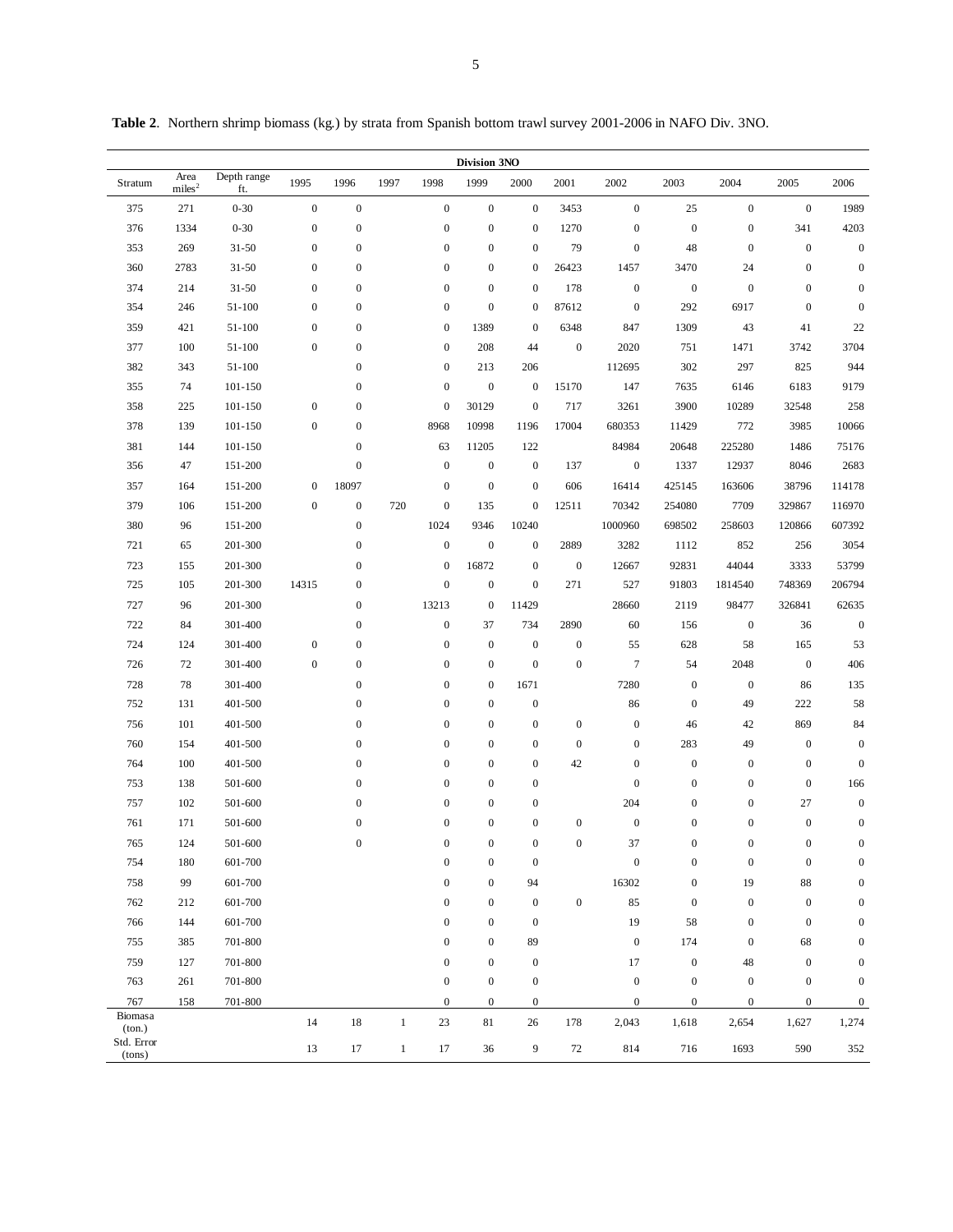|                      |                            |                    | Division 3L    |              |      |              |
|----------------------|----------------------------|--------------------|----------------|--------------|------|--------------|
| Stratum              | Area<br>miles <sup>2</sup> | Depth range<br>ft. | 2003           | 2004         | 2005 | 2006         |
| 385                  | 104                        | 51-100             | 370            | 155          |      | 2190933      |
| 390                  | 1481                       | 51-100             | 1843           | 6868         |      | 4684608      |
| 389                  | 821                        | 101-150            | 23222674       | 67186990     |      | 86518447     |
| 391                  | 282                        | 101-150            | 1116135        | 1299793      |      | 3712072      |
| 387                  | 718                        | 151-200            | 49414721       | 60923347     |      | 84049080     |
| 388                  | 361                        | 151-200            | 25451607       | 25057182     |      | 32950165     |
| 392                  | 145                        | 151-200            | 2821419        | 1866379      |      | 193967       |
| 729                  | 186                        | 201-300            | 20371          | 1465049      |      | 88481        |
| 731                  | 216                        | 201-300            | 2449416        | 1467221      |      | 177357       |
| 733                  | 468                        | 201-300            |                | 8155         |      | 780103       |
| 730                  | 170                        | 301-400            | $\mathbf{0}$   | 876          |      | 1485         |
| 732                  | 231                        | 301-400            | 34907          | 5643         |      | 14535        |
| 734                  | 228                        | 301-400            |                | 608          |      | 15727        |
| 741                  | 223                        | 401-500            | $\overline{0}$ | 124          |      | 3076         |
| 745                  | 348                        | 401-500            | 17642          | $\mathbf{0}$ |      | 1699         |
| 748                  | 159                        | 401-500            | 292            | 696          |      | 366          |
| 742                  | 206                        | 501-600            | $\mathbf{0}$   | $\mathbf{0}$ |      | 1513         |
| 746                  | 392                        | 501-600            | $\overline{0}$ | $\mathbf{0}$ |      | 134          |
| 749                  | 126                        | 501-600            | $\theta$       | 23           |      | 99           |
| 743                  | 211                        | 601-700            |                | $\mathbf{0}$ |      | 4220         |
| 747                  | 724                        | 601-700            |                | $\mathbf{0}$ |      | 147          |
| 750                  | 556                        | 601-700            |                | $\mathbf{0}$ |      | 58           |
| 744                  | 280                        | 701-800            |                | $\mathbf{0}$ |      | 783          |
| 751                  | 229                        | 701-800            |                |              |      | $\mathbf{0}$ |
| Biomasa<br>(ton.)    |                            |                    | 104,551        | 159,289      |      | 215,389      |
| Std. Error<br>(tons) |                            |                    | 37,403         | 65,867       |      | 21,161       |

**Table 3**. Northern shrimp biomass (kg.) by strata from Spanish bottom trawl survey 2003-2006 in NAFO Div. 3L.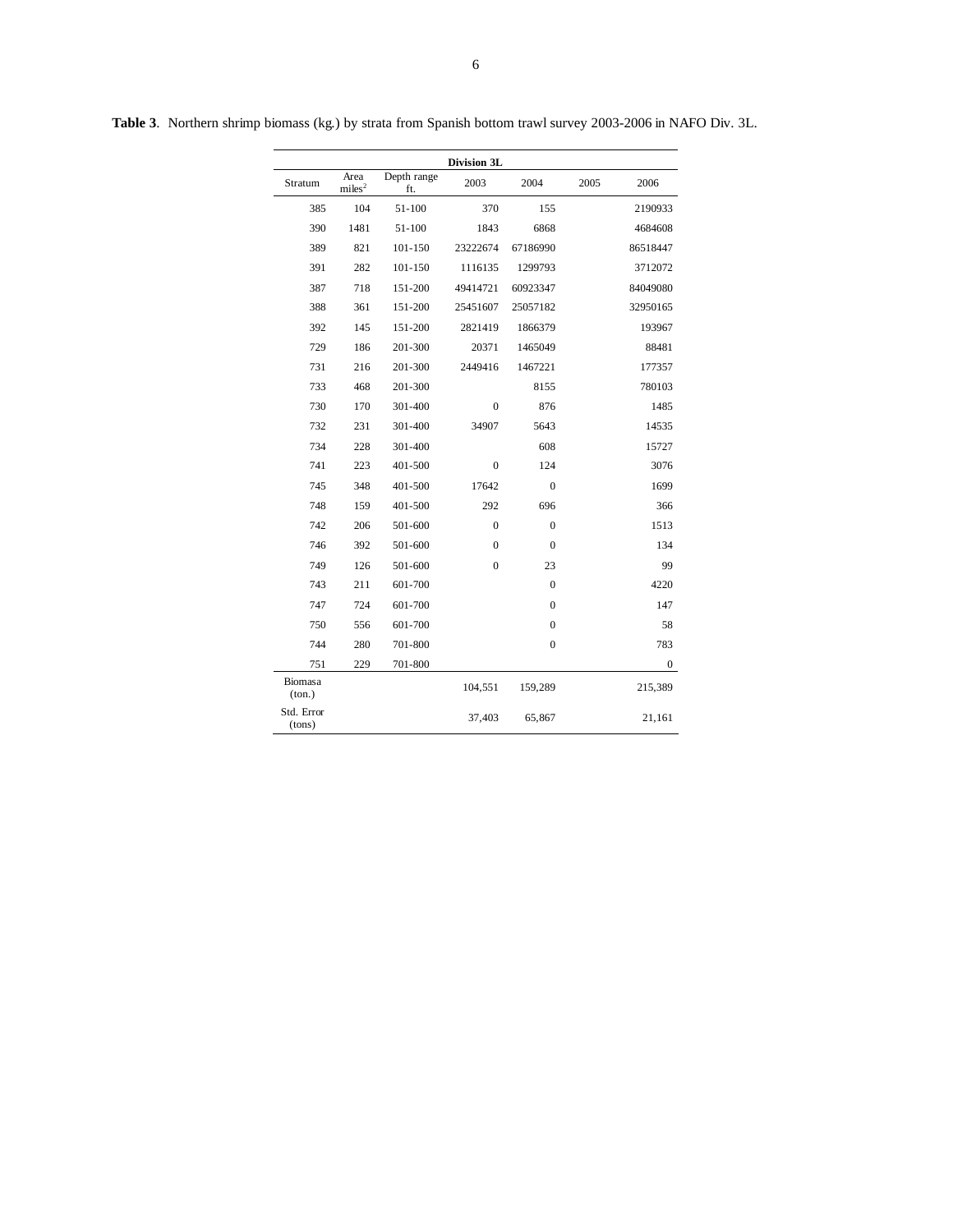|         | 3NO          |                |              | 3L             |              |                |                  |
|---------|--------------|----------------|--------------|----------------|--------------|----------------|------------------|
| OCL(mm) | <b>Males</b> | <b>Females</b> | <b>Total</b> | OCL(mm)        | <b>Males</b> | <b>Females</b> | <b>Total</b>     |
| 9       |              |                |              | $\overline{9}$ | 28062        |                | 28062            |
| 9.5     |              |                |              | 9.5            | 28062        |                | 28062            |
| $10\,$  |              |                |              | $10\,$         |              |                | $\boldsymbol{0}$ |
| 10.5    | 27           |                | 27           | 10.5           |              |                | $\mathbf{0}$     |
| $11\,$  | 116          |                | 116          | 11             |              |                | $\boldsymbol{0}$ |
| 11.5    | 238          |                | 238          | 11.5           |              |                | $\boldsymbol{0}$ |
| $12\,$  | 1254         | 13             | 1267         | 12             | 10675        |                | 10675            |
| 12.5    | 2600         | 13             | 2614         | 12.5           | 7220         |                | 7220             |
| 13      | 4067         |                | 4067         | 13             | 8611         |                | 8611             |
| 13.5    | 3054         |                | 3054         | 13.5           | 37578        |                | 37578            |
| 14      | 4303         |                | 4303         | 14             | 114427       |                | 114427           |
| 14.5    | 2360         |                | 2360         | 14.5           | 163974       |                | 163974           |
| 15      | 3222         |                | 3222         | 15             | 417094       |                | 417094           |
| 15.5    | 2094         |                | 2094         | 15.5           | 529028       |                | 529028           |
| 16      | 5975         | 6              | 5981         | 16             | 327683       |                | 327683           |
| 16.5    | 4549         | 277            | 4827         | 16.5           | 264900       | 5              | 264906           |
| 17      | 6091         | 288            | 6379         | 17             | 787055       |                | 787055           |
| 17.5    | 8436         | 117            | 8553         | 17.5           | 1052316      | 27315          | 1079631          |
| 18      | 6956         | 267            | 7222         | 18             | 1401422      | 35672          | 1437095          |
| 18.5    | 9059         | 699            | 9758         | 18.5           | 1506372      | 41979          | 1548351          |
| 19      | 10477        | 580            | 11057        | 19             | 2216487      | 64865          | 2281353          |
| 19.5    | 10499        | 264            | 10762        | 19.5           | 2994151      | 42240          | 3036391          |
| $20\,$  | 12364        | 879            | 13243        | $20\,$         | 3059052      | 69856          | 3128908          |
| 20.5    | 8234         | 1752           | 9986         | 20.5           | 2575718      | 47528          | 2623246          |
| 21      | 6404         | 2482           | 8886         | 21             | 2671323      | 206413         | 2877735          |
| 21.5    | 4256         | 5988           | 10244        | 21.5           | 2244233      | 341187         | 2585420          |
| $22\,$  | 2946         | 8079           | 11025        | $22\,$         | 1493551      | 552610         | 2046161          |
| 22.5    | 1604         | 13285          | 14890        | 22.5           | 1224296      | 1045028        | 2269324          |
| $23\,$  | 1134         | 14918          | 16052        | 23             | 614557       | 1373307        | 1987865          |
| 23.5    | 462          | 14786          | 15248        | 23.5           | 338355       | 1570836        | 1909192          |
| $24\,$  | 110          | 11507          | 11617        | 24             | 76639        | 1704308        | 1780947          |
| 24.5    |              | 9293           | 9293         | 24.5           | 40725        | 1301823        | 1342549          |
| $25\,$  |              | 7027           | 7027         | 25             | 5313         | 1029088        | 1034401          |
| 25.5    |              | 3706           | 3706         | 25.5           |              | 611451         | 611451           |
| $26\,$  |              | 2677           | 2677         | $26\,$         |              | 496924         | 496924           |
| 26.5    |              | 1289           | 1289         | 26.5           |              | 148205         | 148205           |
| $27\,$  |              | 460            | $460\,$      | $27\,$         |              | 62777          | 62777            |
| 27.5    |              | 227            | 227          | 27.5           |              | 16639          | 18512            |
| $28\,$  |              | 119            | 119          | $28\,$         |              | 4828           | 4828             |
| 28.5    |              | 124            | 124          | 28.5           |              | 11712          | 11712            |
| 29      |              |                |              | 29             |              | 1776           | 1776             |
| 29.5    |              |                |              | 29.5           |              | 752            | 752              |
| $30\,$  |              |                |              | $30\,$         |              | 433            | 433              |
| 30.5    |              |                |              | 30.5           |              |                |                  |
| 31      |              |                |              | 31             |              | 23             | 23               |
| 31.5    |              |                |              | 31.5           |              | 23             | 23               |
| Total   | 122889       | 101123         | 224012       | Total          | 26240750     | 10809607       | 37050357         |
|         | 55%          | 45%            |              |                | 71 %         | 29 %           |                  |

**Table 4**. Northern shrimp size distribution ('000) by sex from Spanish bottom trawl survey 2006 in NAFO Div. 3NO an 3L.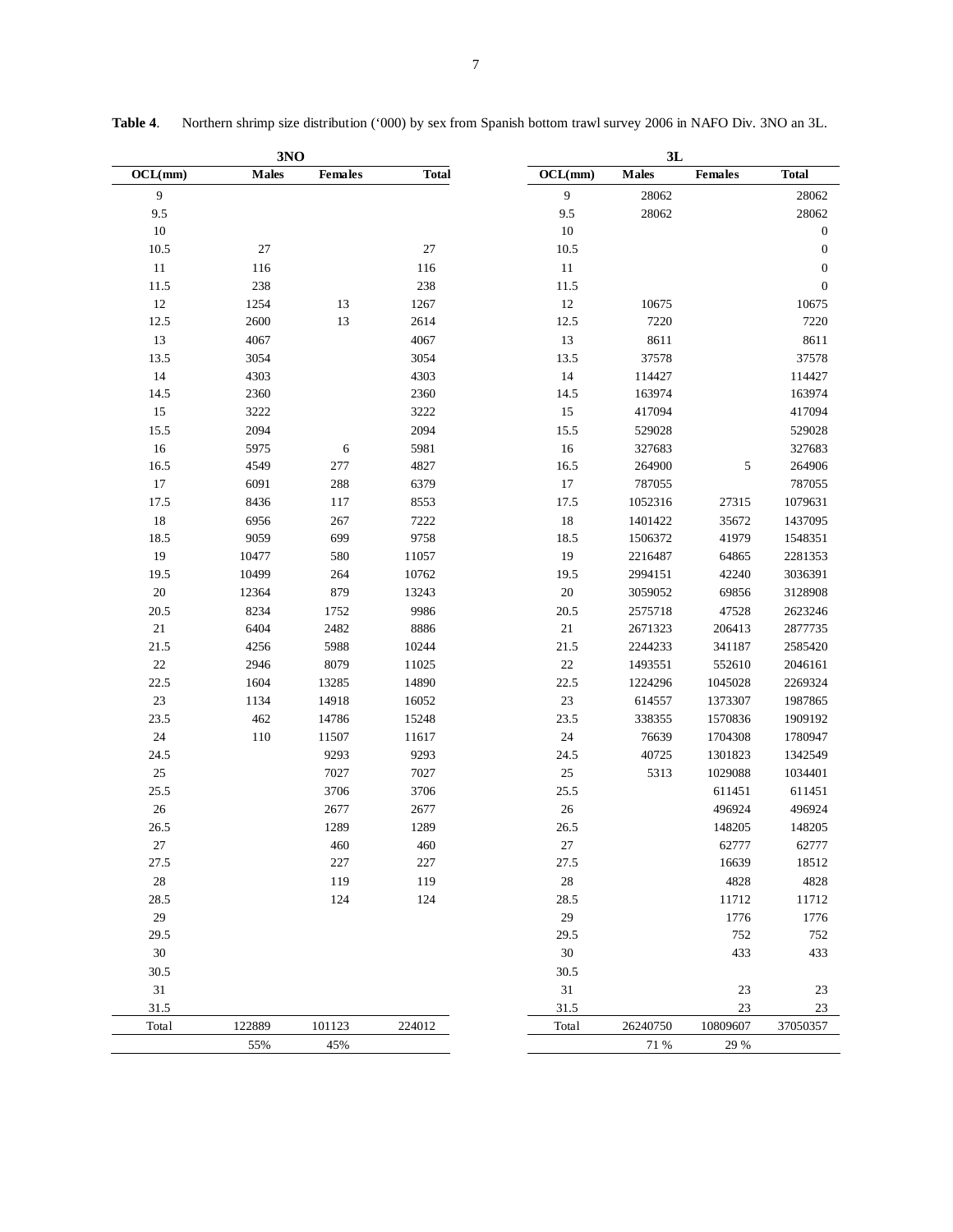|                   |         | Division 3NO |       |      |
|-------------------|---------|--------------|-------|------|
|                   | a       | h            | $R^2$ | N    |
| Males             | 0.00157 | 2.69305      | 0.958 | 1495 |
| Inmature females  | 0.00204 | 2.60462      | 0.781 | 747  |
| Mature females    | 0.00117 | 2.77975      | 0.818 | 561  |
| All combined      | 0.00169 | 2.66478      | 0.974 | 2803 |
|                   |         | Division 3L  |       |      |
|                   | a       | h            | $R^2$ | N    |
| Males             | 0.00191 | 2.60149      | 0.879 | 4140 |
| Inmature females  | 0.00036 | 3.15066      | 0.842 | 89   |
| Mature females    | 0.00106 | 2.80151      | 0.851 | 488  |
| Ovigerous females | 0.01187 | 2.06709      | 0.553 | 540  |
| All combined      | 0.00106 | 2.80373      | 0.916 | 5256 |

**Table 5**. Northern shrimp length-weight relationship by sex, maturity stage and all combined from Spanish bottom trawl survey 2006 in NAFO Div. 3NO and 3L





**Fig. 1**. Northern shrimp biomass (tons) and catch (kg) from Spanish research surveys in NAFO Div. 3NO 2001- 2006 and 3L 2003-2006.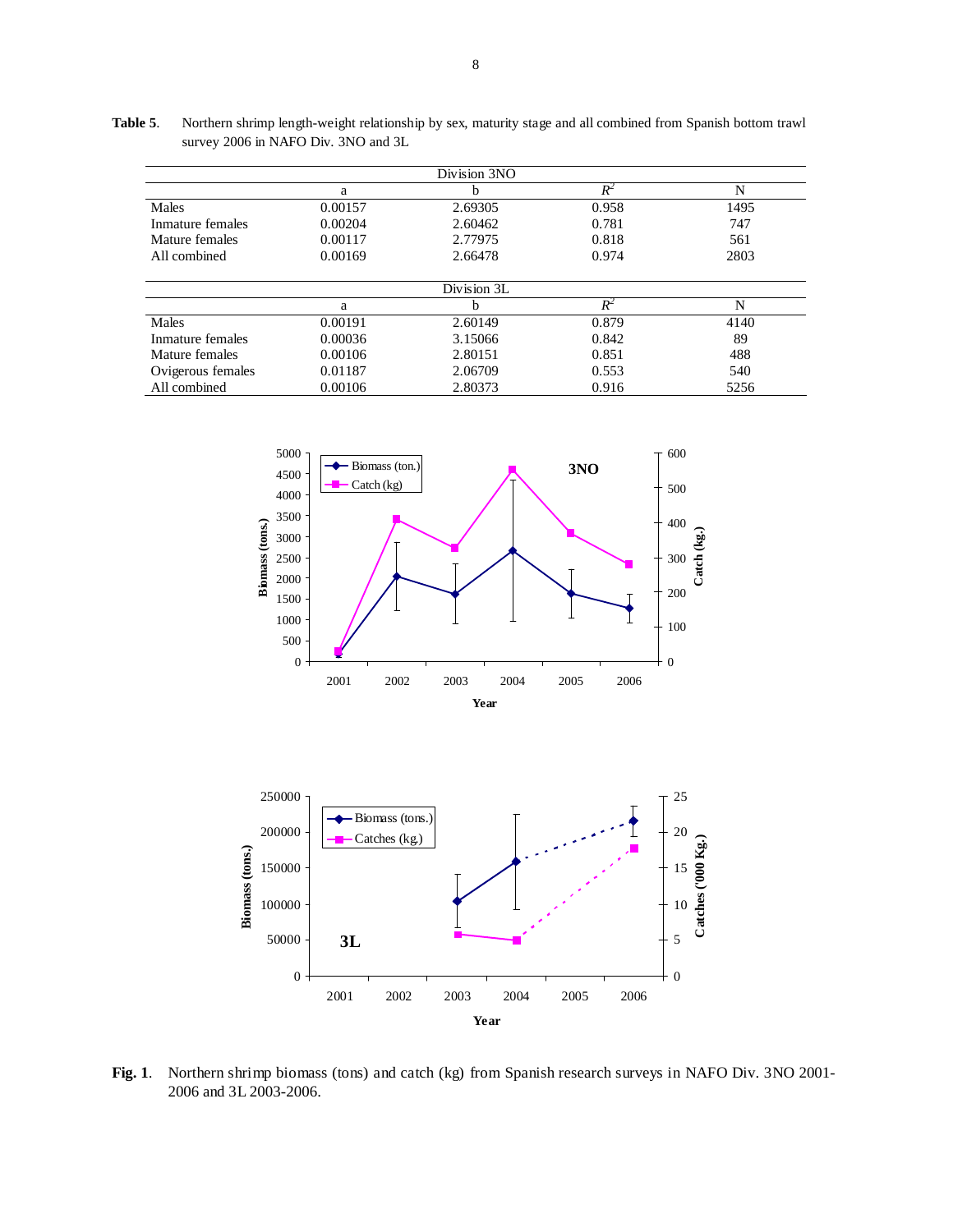

**Fig. 2**. Geographic distribution of Northern shrimp catches from Spanish bottom trawls surveys 2006.